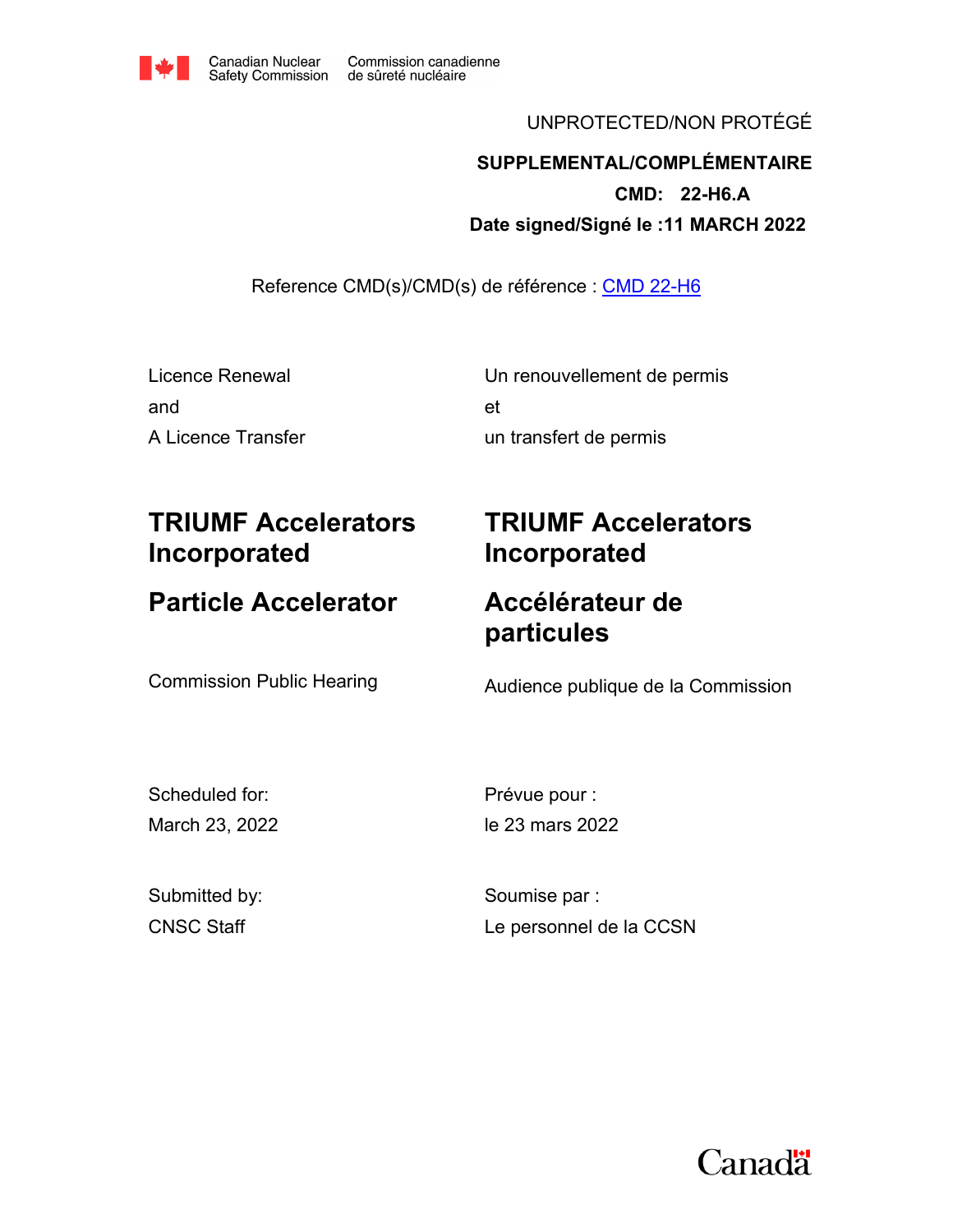

Canadian Nuclear Commission canadienne<br>Safety Commission de sûreté nucléaire

e-Doc 6747041 (WORD) e-Doc 6752121 (PDF)

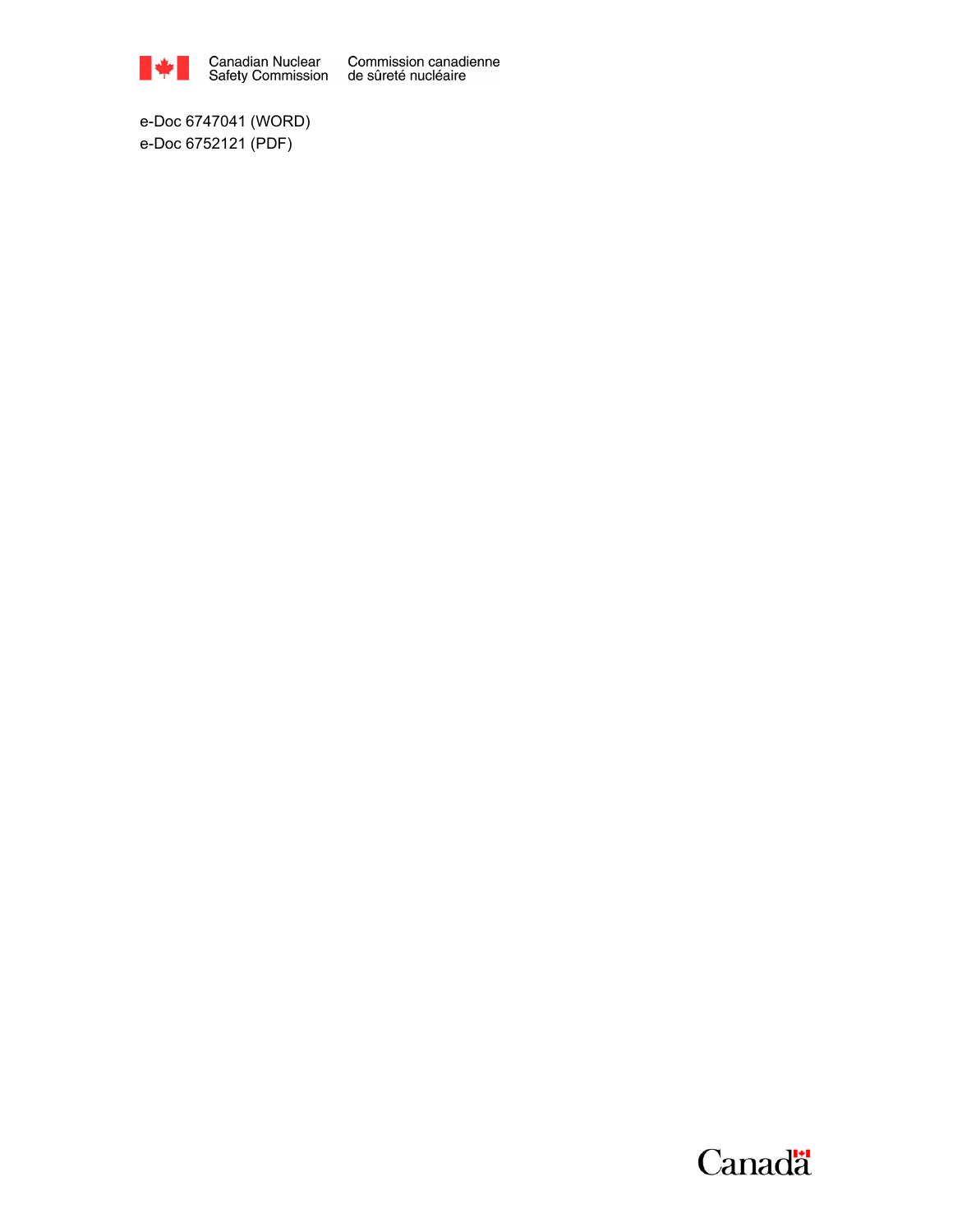#### **Summary**

This CMD presents supplementary information with respect to

- Update on the Management System Safety Control Area and
- Review of information related to licence transfer

The information does not change CNSC staff's conclusions and recommendations presented in CMD 22 H-06.

#### **Résumé**

Le présent CMD présente de

l'information supplémentaire concernant :

- Une mise à jour du domaine de sûreté et de réglementation du système de gestion et
- L'évaluation de l'information en lien avec le transfert du permis.

Les renseignements n'affectent pas les conclusions et les recommandations du personnel de la CCSN formulées dans le CMD 22 H-06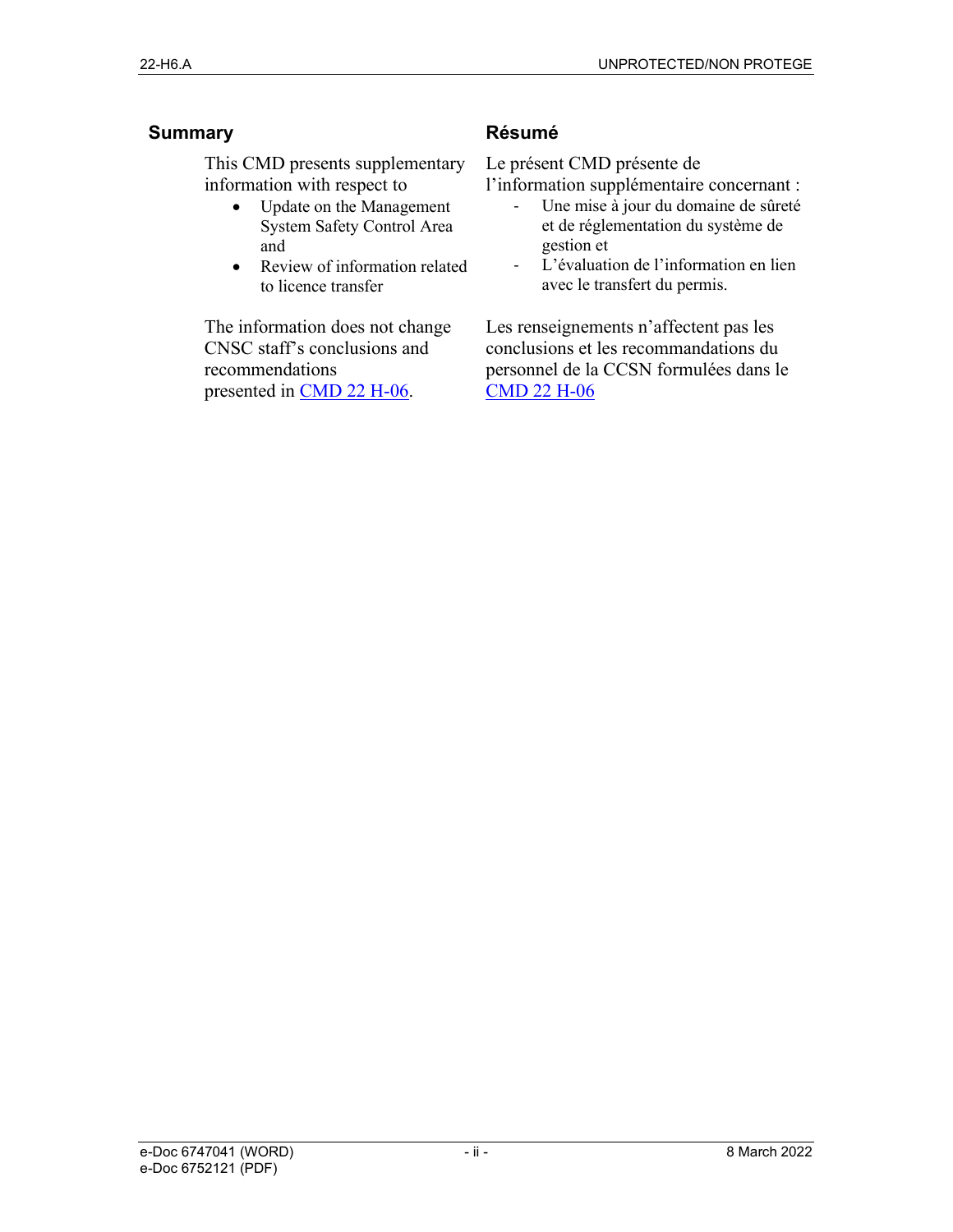#### **Signed/signé le**

11 March 2022



Foxit PhantomPDF Version: 9.7.1 Digitally signed by OwenWhitred, Karen DN: C=CA, O=GC, OU=CNSC-CCSN, CN="OwenWhitred, Karen" Reason: I am approving this document Location: your signing location here Date: 2022-03-11 15:30:55 Foxit PhantomPDF Version: 9.7.1

Karen Owen-Whitred

#### **Director General**

Directorate of Nuclear Substance Regulation

#### **Directrice générale de la**

Direction de la réglementation des substances nucléaires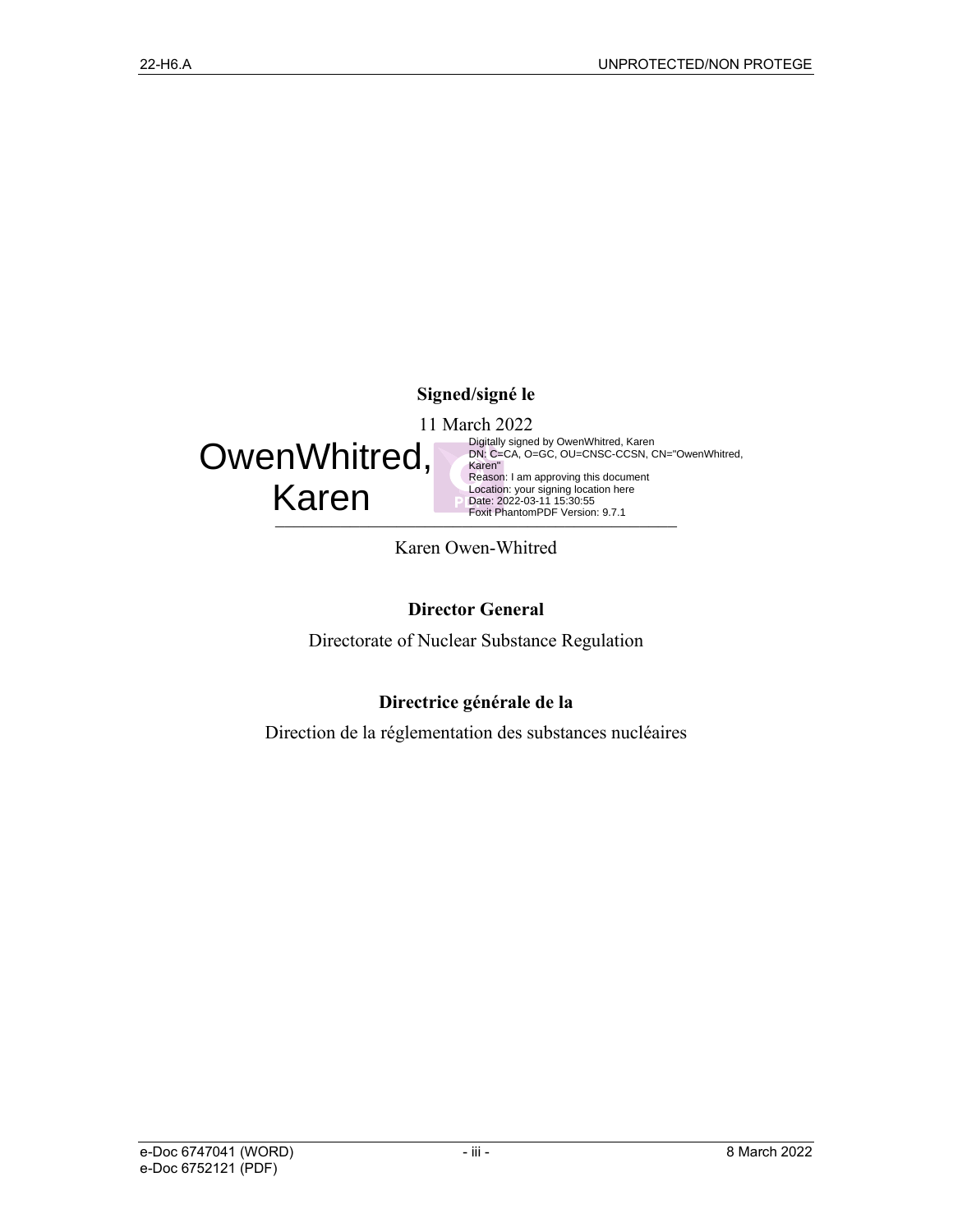## **TABLE OF CONTENTS**

| $2^{\sim}$              |  | <b>MANAGEMENT SYSTEM SAFETY AND CONTROL AREA3</b>        |  |  |
|-------------------------|--|----------------------------------------------------------|--|--|
| $3^{\circ}$             |  |                                                          |  |  |
| $\overline{\mathbf{A}}$ |  |                                                          |  |  |
|                         |  |                                                          |  |  |
|                         |  |                                                          |  |  |
|                         |  | A. NOTICES OF NON-COMPLIANCE OF FEBRUARY 2021 MANAGEMENT |  |  |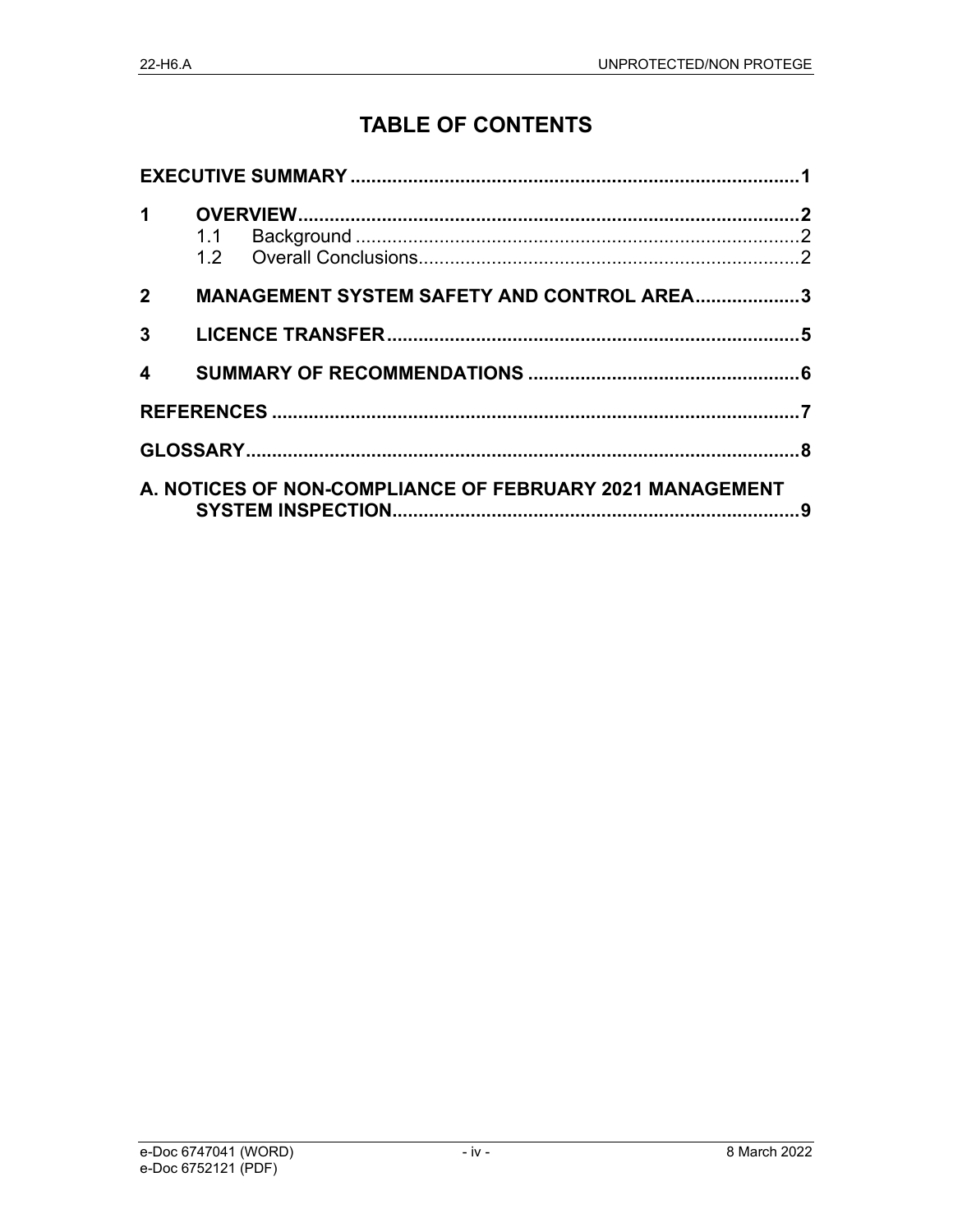## **EXECUTIVE SUMMARY**

The current TRIUMF Accelerators Inc. (TAI) licence PA1OL-01.00/2022 [1] expires on June 30, 2022. TAI submitted an application for the renewal of its Class IB particle accelerator operating licence for the particle accelerators facility for a 10-year period. CNSC staff's assessment, conclusions and recommendations related to this application are provided in CMD 22-H6. This supplemental CMD provides additional information on the status of the Management System safety and control area (SCA) – this additional information does not impact the conclusions and recommendations outlined in CMD 22- H6.

TAI submitted a request to transfer the licence from TAI to TRIUMF INC, should the Commission renew the operating licence on July 1, 2022. CMD 22-H6.A provides staff's assessment of the supplemental CMD 22-H6.1A. TRIUMF INC. submitted additional information related to the licence transfer request. The information provided in this supplementary CMD does not impact the conclusions and recommendations outlined in CMD 22-H6.

Referenced documents in this CMD are available to the public upon request. When available, CNSC staff have included web hyperlinks to facilitate information sharing.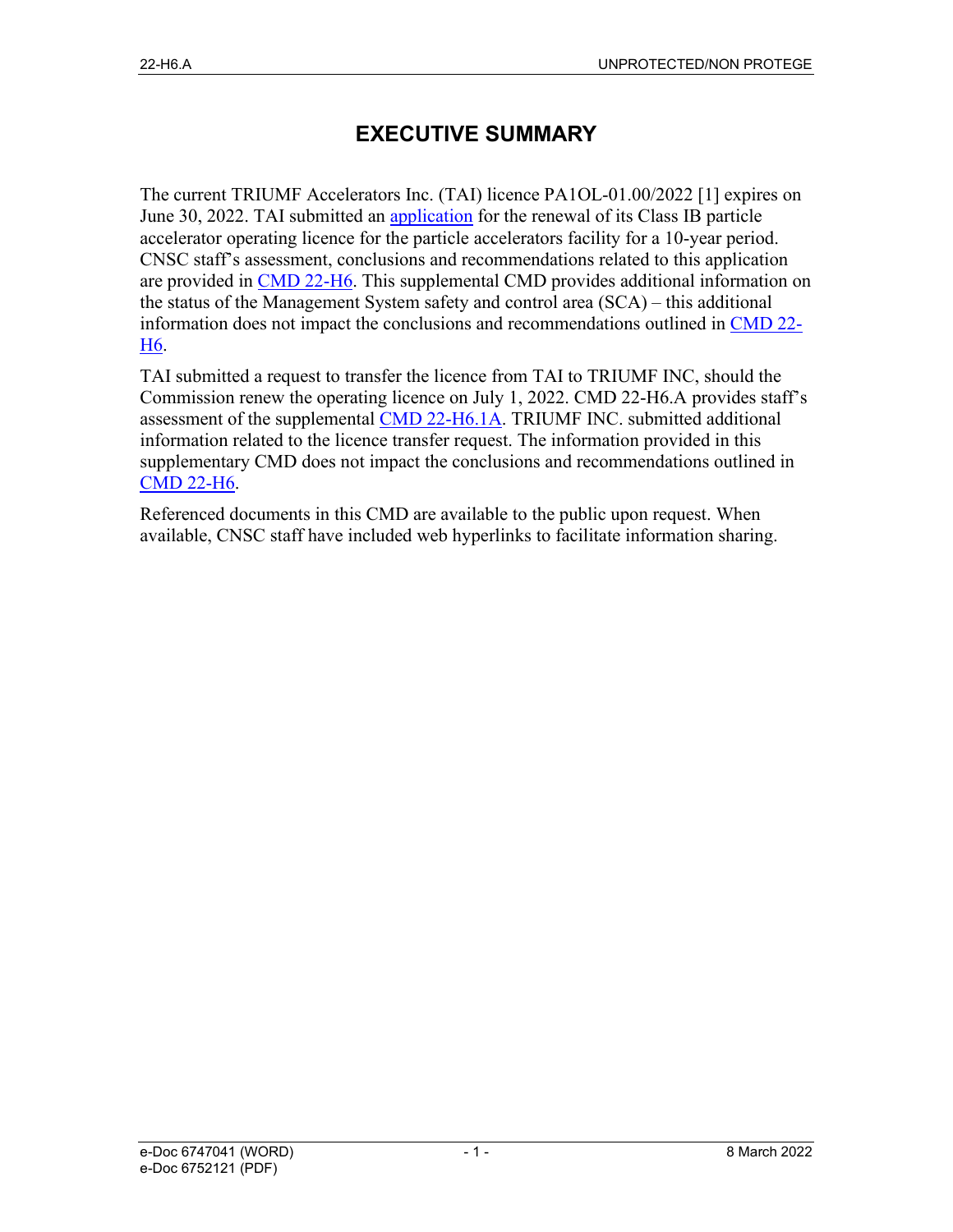## **1 OVERVIEW**

#### **1.1 Background**

TRIUMF Accelerators Inc. (TAI) is licensed to operate Class IB particle accelerator facilities, under licence PA1OL-01.00/2022 [1]. TAI is located on the campus of the University of British Columbia, near Vancouver, British Columbia. TAI operates a 520-MeV proton cyclotron, 4 cyclotrons with proton beam energies of less than 50 MeV and 2 linear accelerators. TAI is also operating to commission an electron accelerator facility under a separate Class II licence.

This Commission Member Document (CMD) is supplemental to CMD-22-H6, which describes CNSC staff's assessment of the application from TAI for a 10 year licence renewal for the operation of the particle accelerator and transfer of the operating licence from TRIUMF Accelerators Inc. to TRIUMF INC.

### **1.2 Overall Conclusions**

CNSC staff conclude that the licensee's management system program meets the requirements of the CSA standard N286-12, *Management System Requirements for Nuclear*. The few outstanding deficiencies require a longer implementation timeline to ensure TAI achieves full compliance with CSA N286. These deficiencies however do not pose an immediate risk to safe operation of the facility, and safety and security of the public and the environment. CNSC staff's recommendation to the Commission to renew the licence as described in CMD 22-H6 remains the same.

In the supplemental CMD 22-H6.1A, TRIUMF INC. states that, pending successful licence renewal, it intends to amalgamate the current licence holder, TRIUMF Accelerators Inc. during the licence transfer. This information does not change CNSC staff's recommendations that the Commission approve the request to transfer the licence.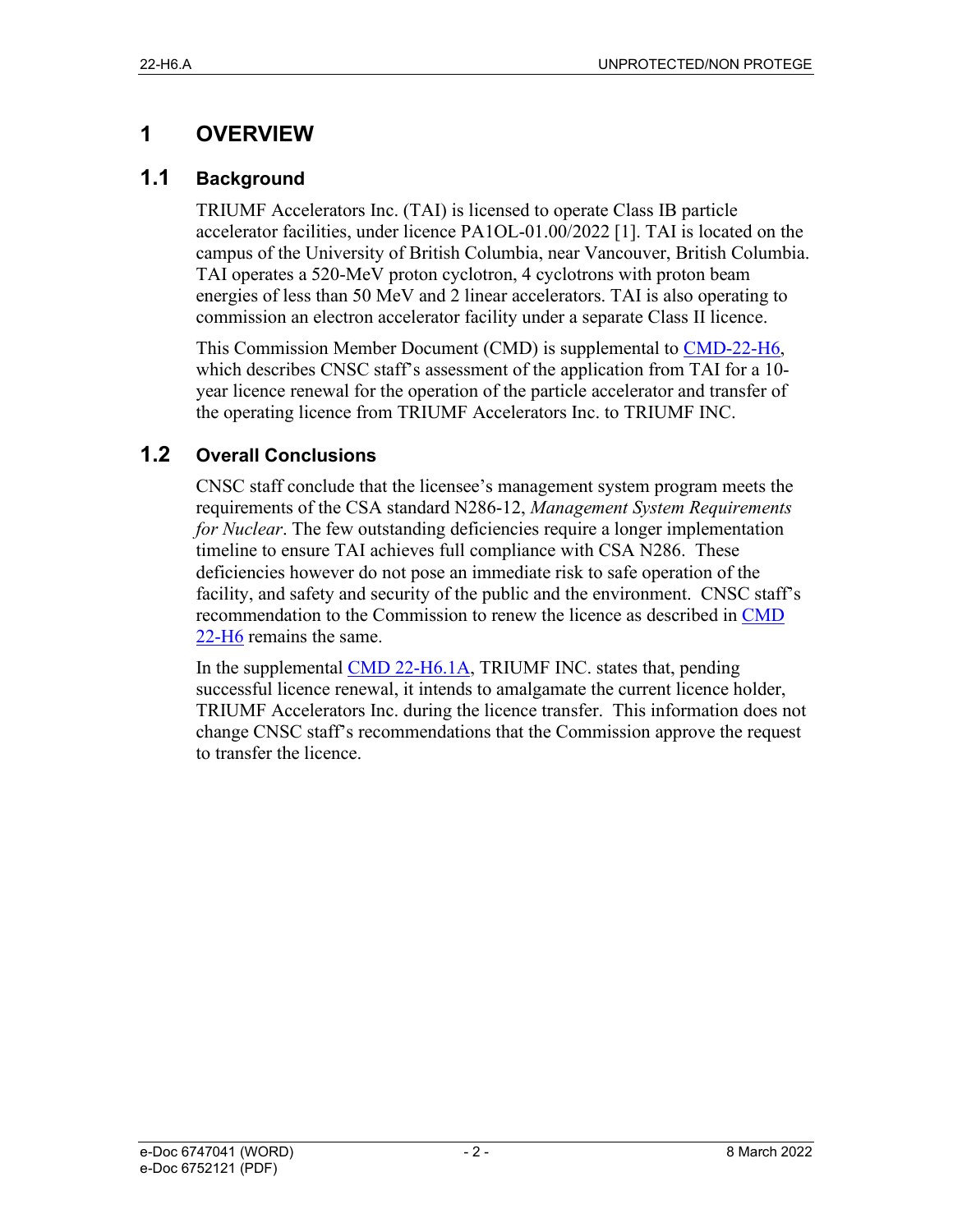### **2 MANAGEMENT SYSTEM SAFETY AND CONTROL AREA**

The Management System SCA covers the framework that establishes the processes and programs required to ensure an organization achieves its safety objectives, continuously monitors its performance against these objectives, and fosters a healthy safety culture.

The CNSC introduced CSA N286-12, *Management System Requirements for Nuclear Facilities* as a new regulatory requirement for TAI in 2016; TAI committed to implement all provisions of the new standard by 2018. TAI was not able to fulfill its commitment and this subsequently led to CNSC staff assessing TAI's performance with a below expectations rating level for the Management System SCA from 2018 to 2020. In 2020, CNSC staff verified that TAI had established a management system program in accordance with the requirements set out in CSA N286-12, and accepted TAI's Quality Manual.

However, at the time of the application for renewal of the operating licence, staff determined that TAI still had not successfully implemented all elements stipulated in CSA N286-12. This determination was based on an inspection performed by CNSC staff in February 2021. While the management system program was found to be compliant with CSA N286-12, the inspection revealed that some elements of the standard had not been fully implemented. This resulted in 20 notices of noncompliance (NNC). For example, inspectors gathered evidence that indicates TRIUMF has programs and processes in place in accordance with CSA N286-12 to control work. At the time of the inspection, TRIUMF could not demonstrate that their records were adequately maintained as required by CSA N286-12, hence CNSC staff's conclusion regarding TRIUMF's deficiencies in implementing the processes in a consistent way.

Despite the incomplete implementation of some clauses of the standard, the NNCs are deemed of low safety significance given that the program in place is sufficient to allow TAI to perform their licensed activities safely.

To address the NNCs, TAI created an Action Plan for implementing the standard, which CNSC staff assessed and continues to closely monitor. Details pertaining to each of the NNCs can be found in Appendix A. CNSC staff conclude that the licensee has made significant progress towards full regulatory compliance and has closed all but four of the twenty NNCs (with two targeted for closure by March 31, 2022).

The Management System SCA grade for 2022 will be determined this summer following receipt of all required information including the results of a follow up inspection currently planned for May 2022. The purpose of this inspection is to confirm TAI's commitments towards addressing all NNCs are effectively being implemented. The complete assessment of the Management System SCA will be performed again in the first quarter of 2023.

As noted, CNSC staff are already satisfied that TAI has a Management System program in place; however, the grade will remain below expectations (BE) until staff have had sufficient time to verify the full implementation of this program.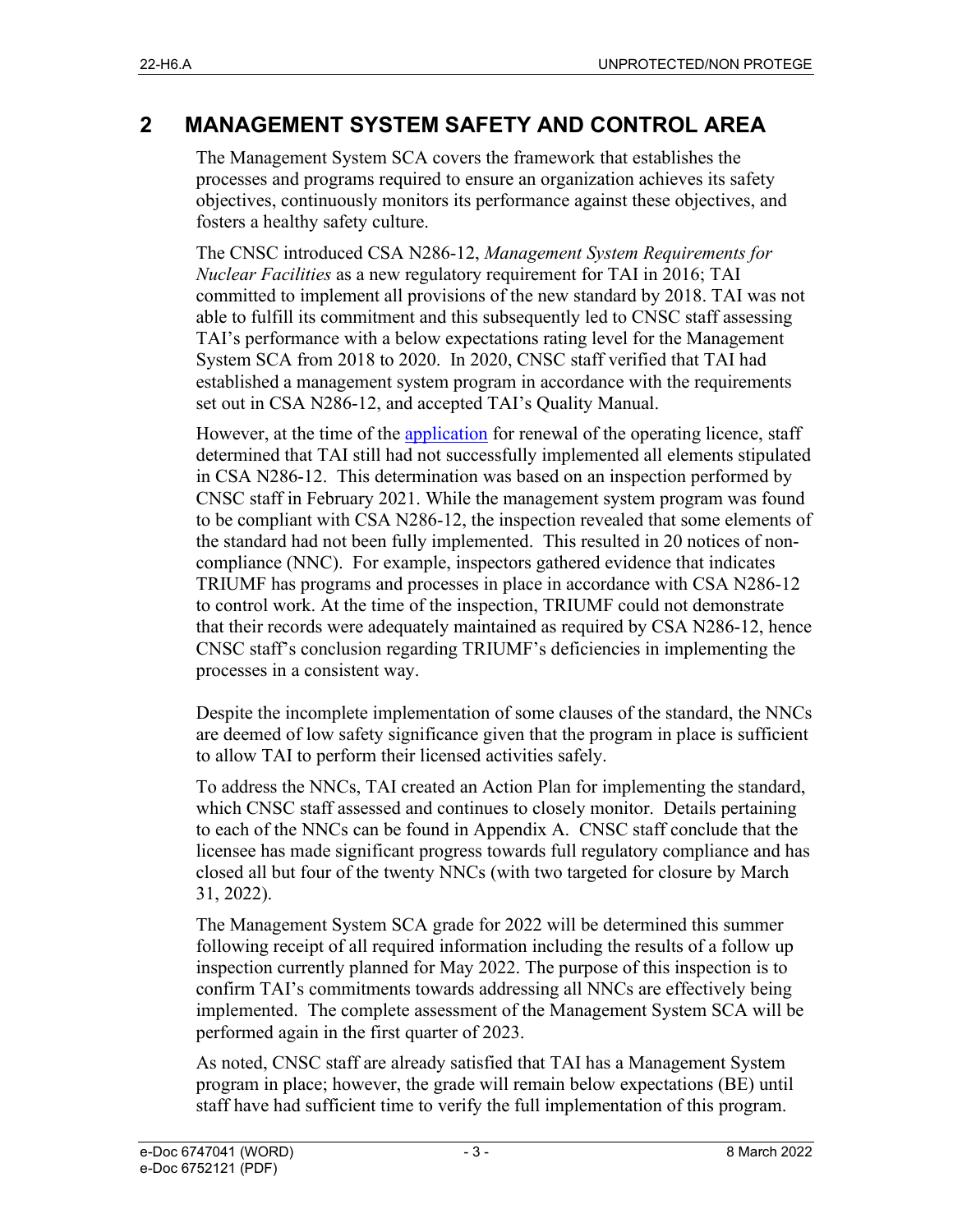CNSC staff will continue to assess TAI's management system through document and event reviews, and inspections.

CNSC staff will report the status of TAI's compliance with the CSA N286-12 in the next Regulatory Oversight Report covering Class 1B accelerators.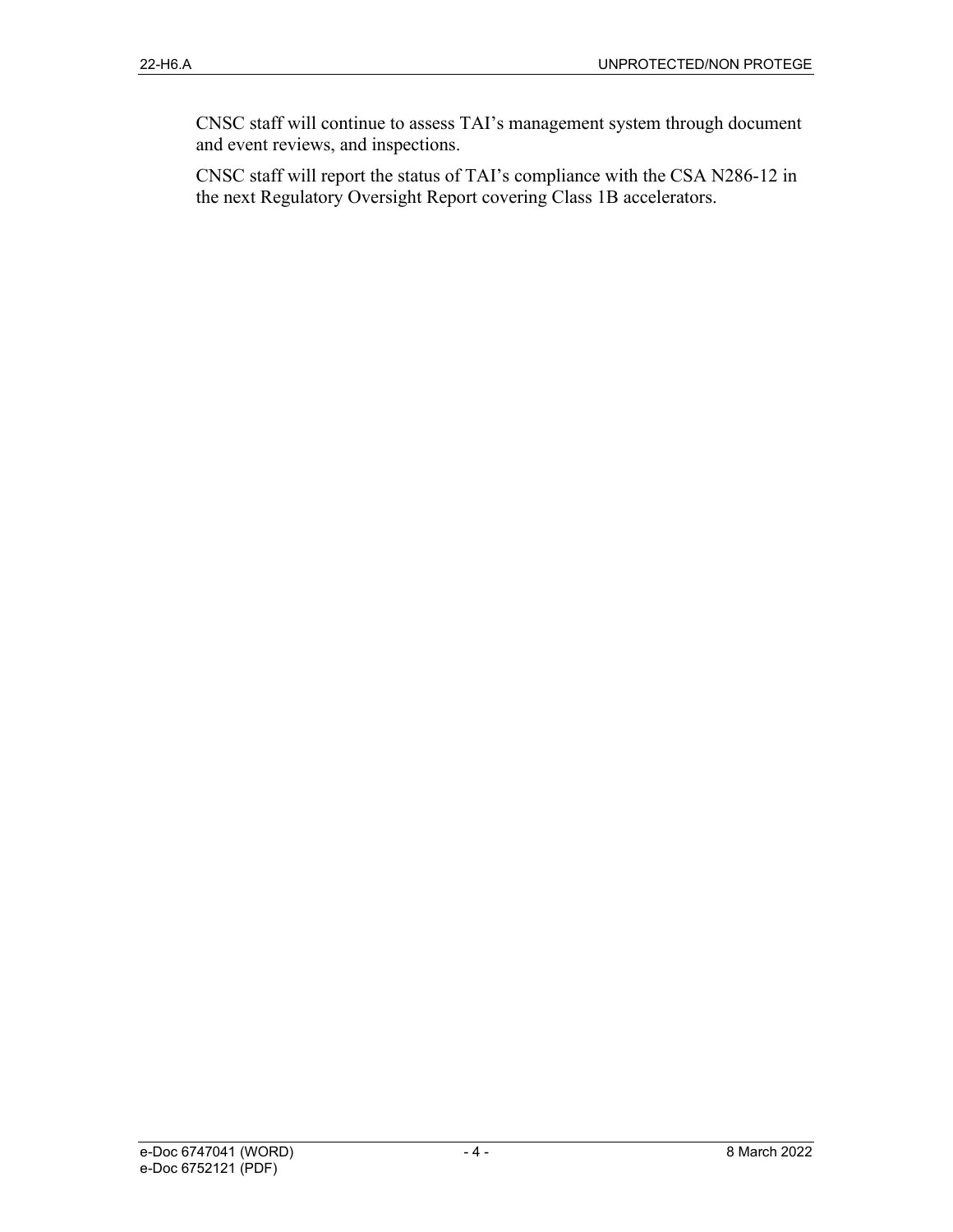## **3 LICENCE TRANSFER**

On February 10, 2022, TRIUMF INC. submitted a supplemental CMD 22-H6.1A in relation to the application for licence transfer, in which it proposes amalgamation of TRIUMF Accelerators Inc. (TAI) with TRIUMF INC. should the Commission authorize the licence transfer on July 1, 2022. The CMD describes governance of the amalgamated corporation.

The proposed licence transfer and subsequent amalgamation would have no impact on those who will be responsible for the management and control of the licenced activities, as the same individuals will be engaged in the management and control of TRIUMF INC.'s licensed activities.

CNSC staff reviewed the supplemental submission and concluded that the information has no impact on the staff's recommendation described in CMD 22- H6.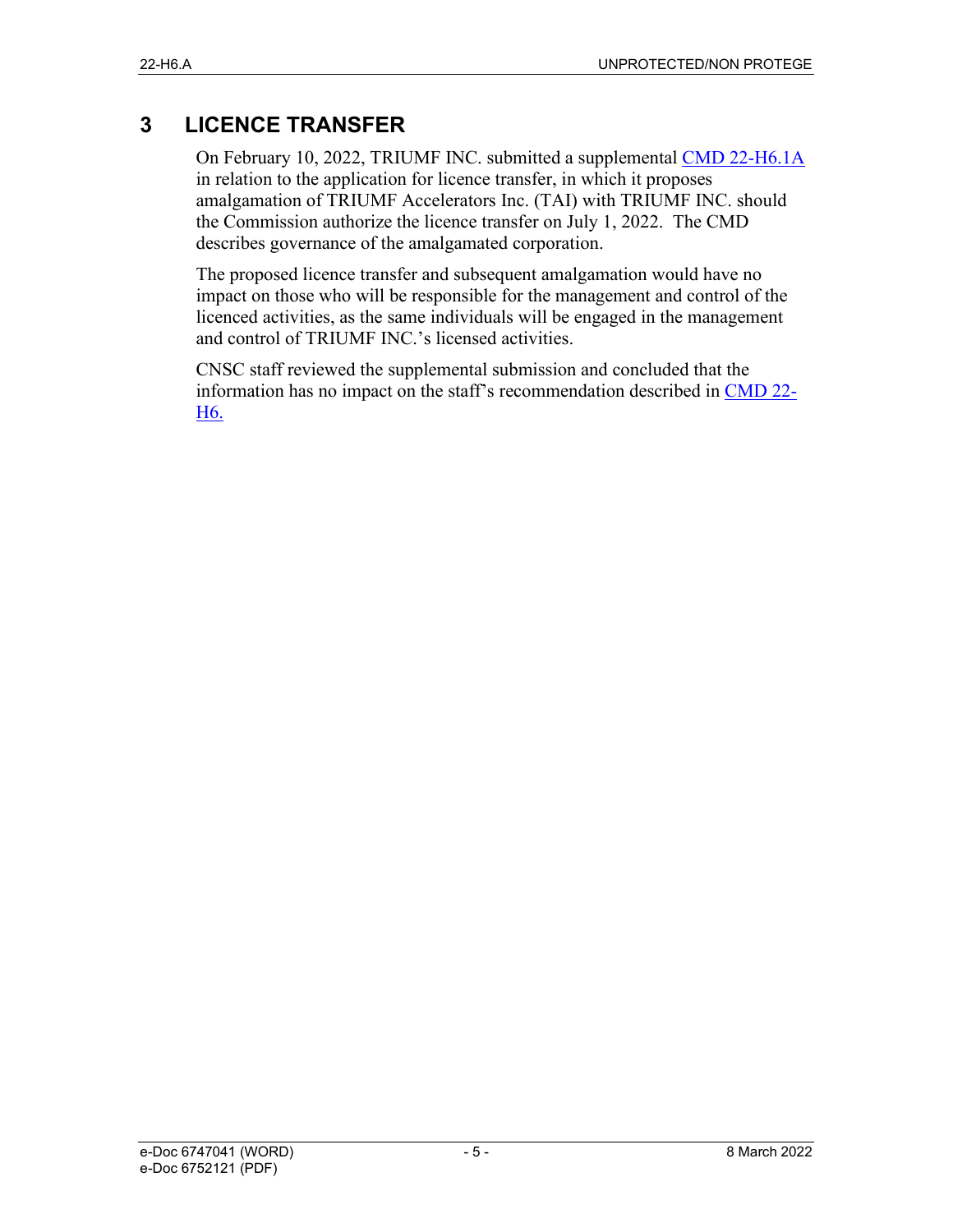### **4 SUMMARY OF RECOMMENDATIONS**

CNSC staff continue to recommend the following:

- 1. The Commission accept the conclusions of CNSC staff that TRIUMF INC. is qualified to carry out the activities authorized by the particle accelerator operating licence;
- 2. The Commission renew particle accelerator licence PA1OL-01.00/2022 [1] to operate the particle accelerators for a period of 10 years commencing on July 1, 2022, and ending on June 30, 2032;
- 3. The Commission transfer particle accelerator licence PA1OL-01.00/2032 from TAI to TRIUMF Inc.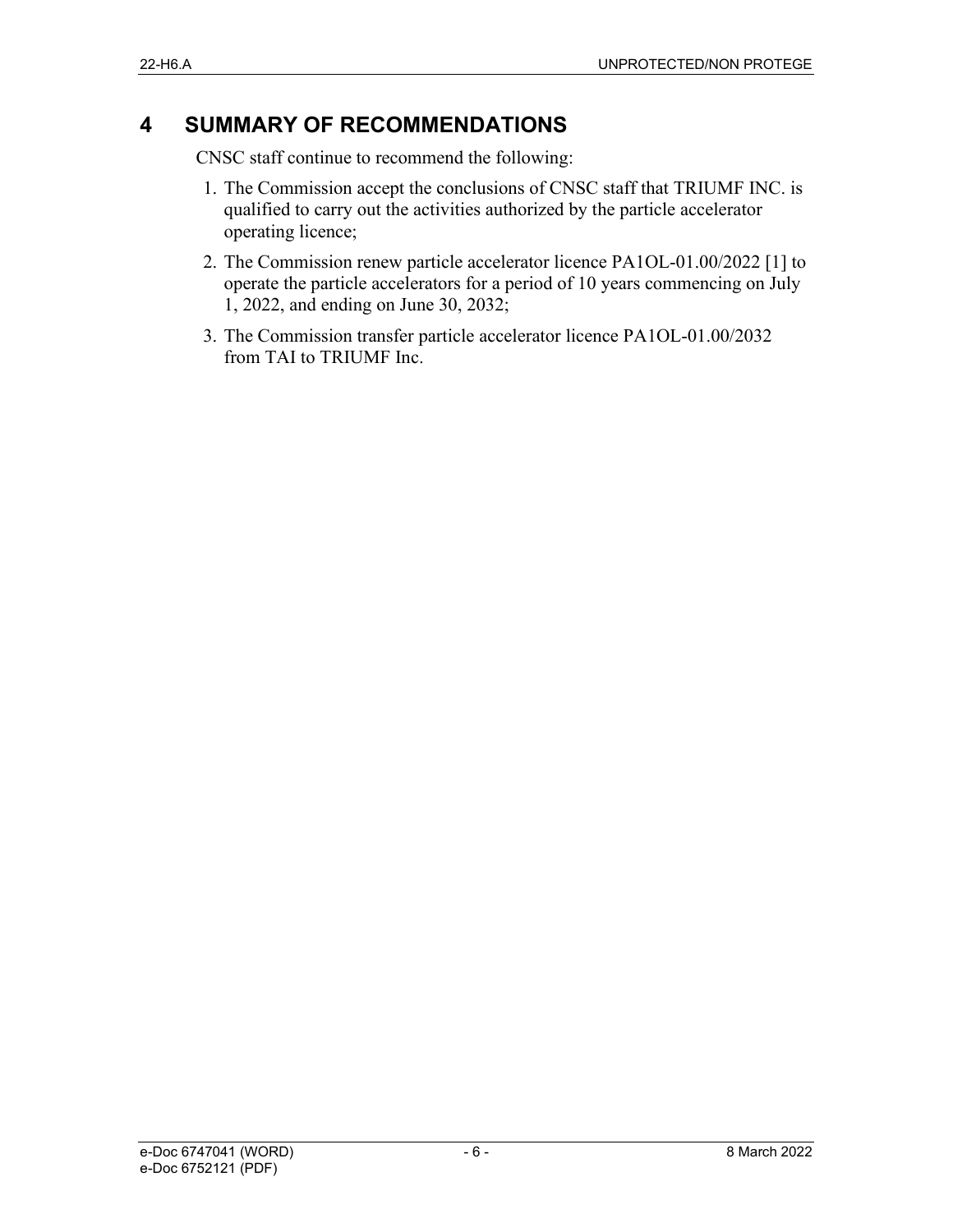### **REFERENCES**

- 1. TRIUMF Accelerators Inc. PA1OL-01.00/2022 (edoc # 3960855)
- 2. CMD 22-H6 Submission from Staff on Application by TRIUMF Accelerators Inc. to Renew the Particle Accelerator Operating Licence
- 3. CMD 22-H6.1A Supplementary submission from TRIUMF for March 23, 2022 Public Hearing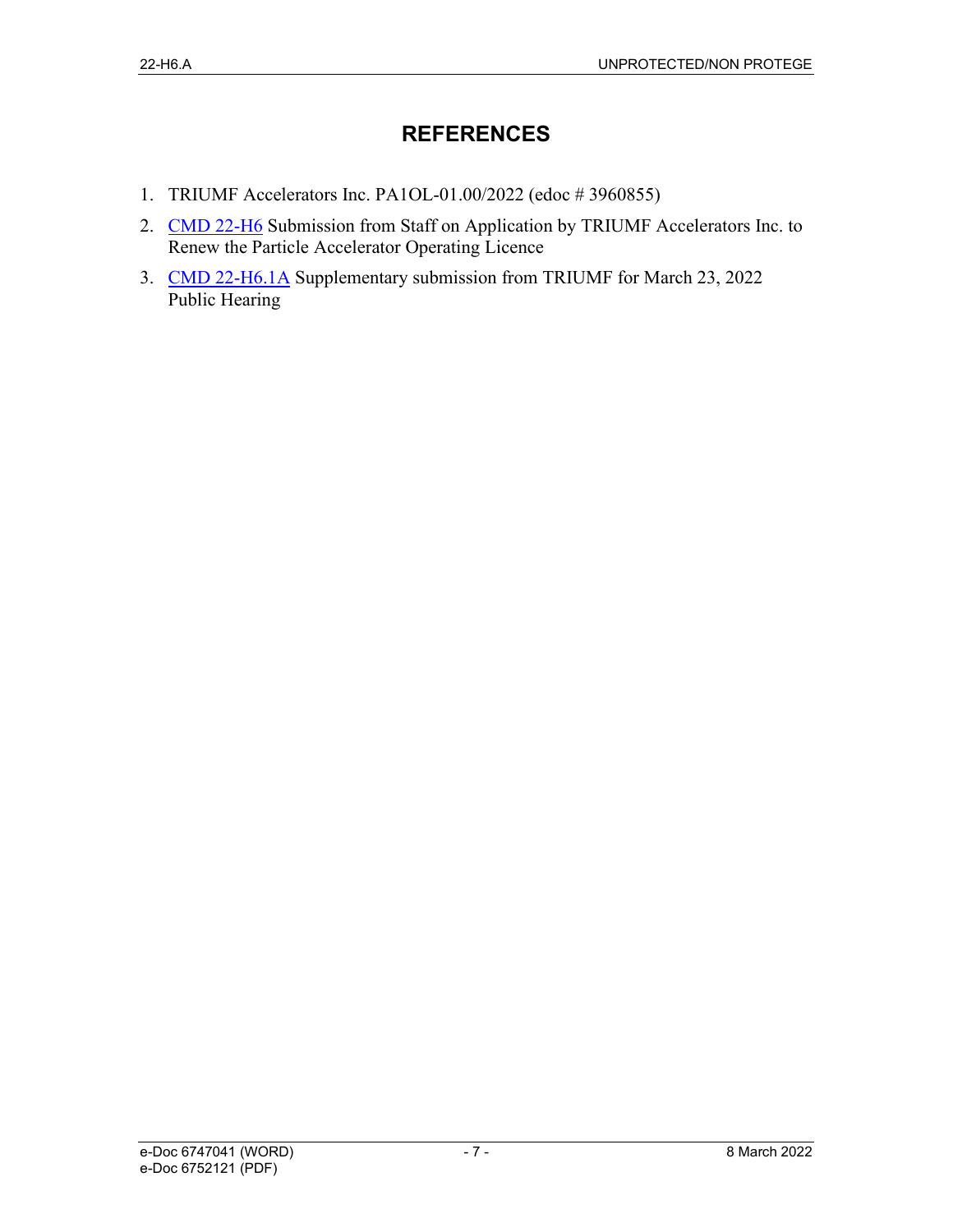### **GLOSSARY**

For definitions of terms used in this document, see *REGDOC-3.6, Glossary of CNSC Terminology*, which includes terms and definitions used in the Nuclear Safety and Control Act and the Regulations made under it, and in CNSC regulatory documents and other publications.

Additional terms and acronyms used in this CMD are listed below.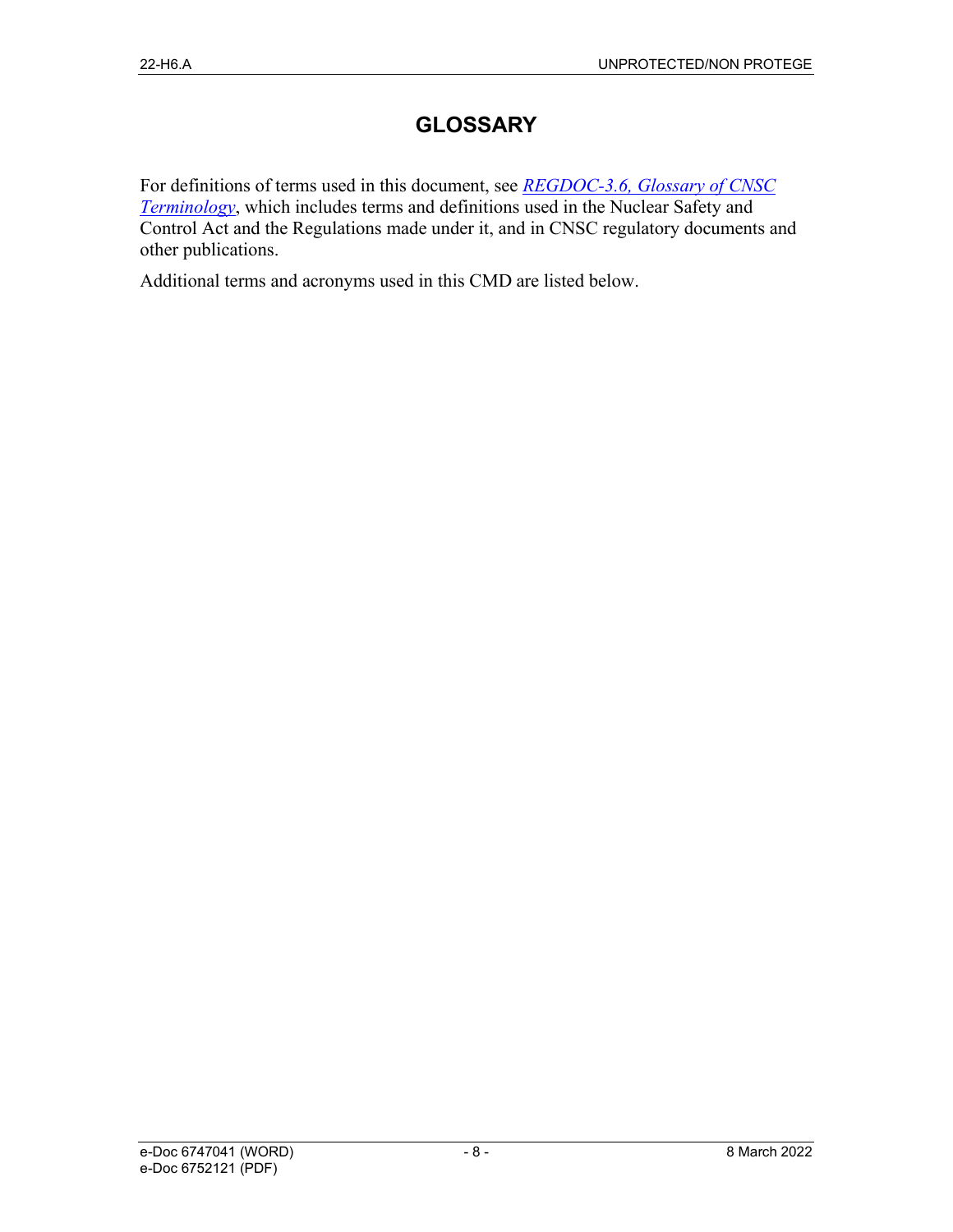### **A. NOTICES OF NON-COMPLIANCE OF FEBRUARY 2021 MANAGEMENT SYSTEM INSPECTION**

The table below lists the notices of non-compliance, required corrective action, safety significance, expected date of completion, and the status as of March 8, 2021. CNSC staff will perform one or more follow-up inspections in 2022 to verify the implementation of TAI's corrective action plan. CNSC staff will close the NNC based on the action plan, records of initiatives under way, and commitments made by the management. Full implementation of action plan and commitments will be verified by CNSC staff through on-going compliance activities.

| <b>CSA N286-12</b><br><b>Clause</b>                            | <b>Notice of Non-Compliance</b><br>and required corrective<br>action (paraphrased) | <b>Safety</b><br>significance <sup>1</sup> | <b>Status as of</b><br><b>March 8, 2022</b> | <b>Next steps</b>                  |
|----------------------------------------------------------------|------------------------------------------------------------------------------------|--------------------------------------------|---------------------------------------------|------------------------------------|
| Organization<br>(Clause 4.4)                                   | <b>MS-TRIUMF-2021-NNC1</b><br>(RIB action $\#23013$ )                              | Low                                        | Closed                                      | Follow up inspection<br>(May 2022) |
| <b>Resources</b><br>(Clause 4.5)                               | MS-TRIUMF-2021-NNC2<br>(RIB action $\#23014$ )                                     | Low                                        | Closed                                      | Follow up inspection<br>(May 2022) |
|                                                                | MS-TRIUMF-2021-NNC3<br>(RIB action #23015)                                         | Low                                        | Closed                                      | Follow up inspection<br>(May 2022) |
| Communication<br>and Information<br>(Clauses 4.6 and<br>4.7.2) | MS-TRIUMF-2021-NNC4<br>(RIB action $\#23016$ )                                     | Low                                        | Closed                                      | Follow up inspection<br>(May 2022) |

 $1$  Even though the overall risk ranking for the Management System SCA is moderate, the risk significance is rated according to the risk of each NNC.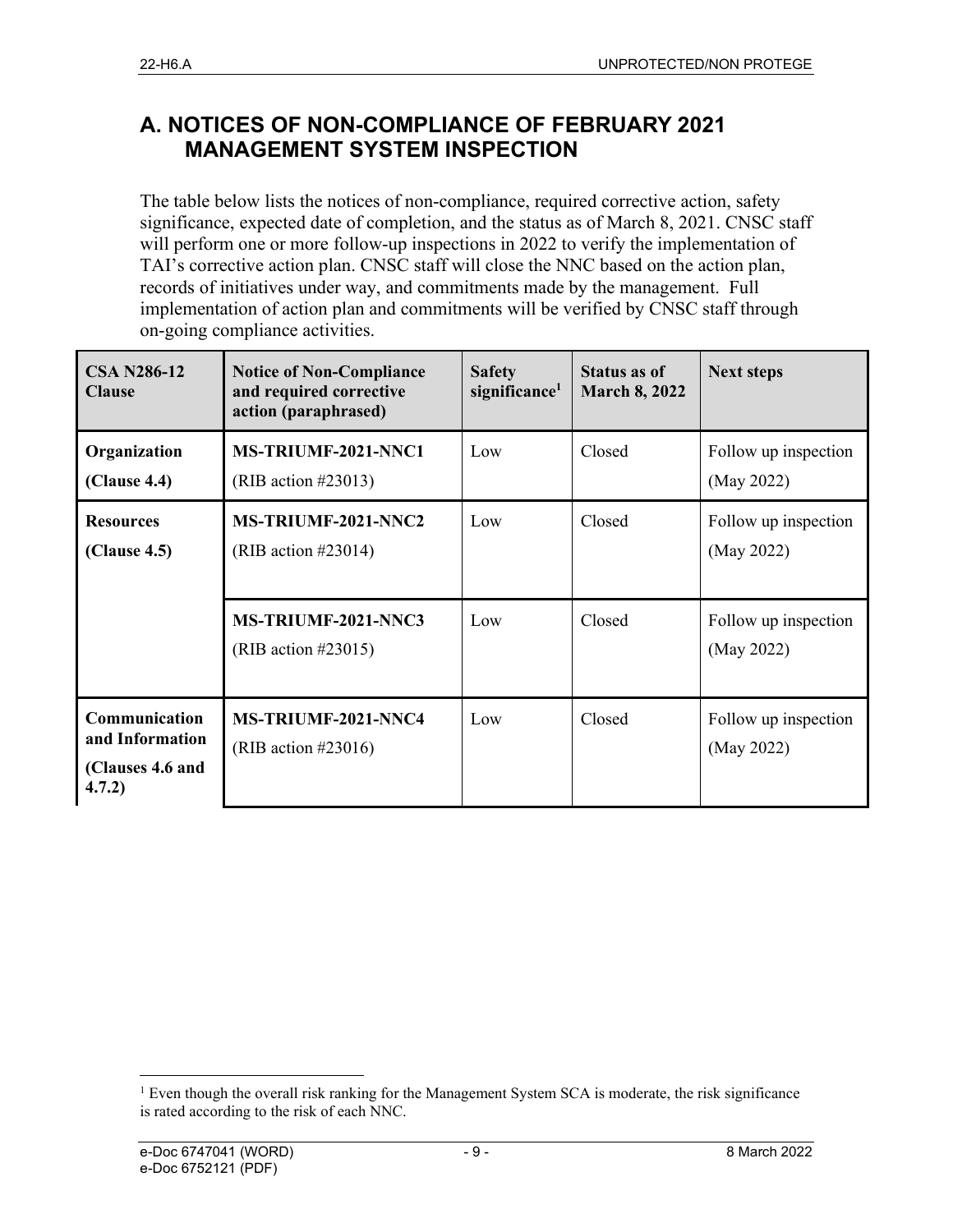| <b>CSA N286-12</b><br><b>Clause</b>                                                    | <b>Notice of Non-Compliance</b><br>and required corrective<br>action (paraphrased)                                                                                                                                                                                                                                                      | <b>Safety</b><br>significance <sup>1</sup> | <b>Status as of</b><br><b>March 8, 2022</b> | <b>Next steps</b>                                                                                                                                                                 |
|----------------------------------------------------------------------------------------|-----------------------------------------------------------------------------------------------------------------------------------------------------------------------------------------------------------------------------------------------------------------------------------------------------------------------------------------|--------------------------------------------|---------------------------------------------|-----------------------------------------------------------------------------------------------------------------------------------------------------------------------------------|
|                                                                                        | MS-TRIUMF-2021-NNC5<br>(RIB action #23017)                                                                                                                                                                                                                                                                                              | Low                                        | Closed                                      | Follow up inspection<br>(May 2022)                                                                                                                                                |
| <b>Document</b> and<br><b>Record</b><br>Management<br>(Clauses 4.7.1,<br>4.7.3, 4.7.4) | MS-TRIUMF-2021-NNC6<br>(RIB action $\#23018$ )                                                                                                                                                                                                                                                                                          | Low                                        | Closed                                      | Follow up inspection<br>(May 2022)                                                                                                                                                |
|                                                                                        | MS-TRIUMF-2021-NNC7<br>(RIB action #23019)<br>Work activities are not always<br>recorded.<br>TRIUMF shall define policies<br>and procedures to ensure that<br>all records, which demonstrate<br>completion, acceptance and<br>verification of work performed,<br>are produced and kept.<br>CVC: CSA N286-12, Clauses<br>4.7.4 and 4.8.1 | Low                                        | Pending closure                             | Draft policy reviewed<br>by CNSC staff;<br>awaiting receipt of an<br>approved version.<br>Estimated date of<br>completion March<br>31, 2022<br>Follow up inspection<br>(May 2022) |
|                                                                                        | MS-TRIUMF-2021-NNC8<br>(RIB action $\#23020$ )                                                                                                                                                                                                                                                                                          | Low                                        | Closed                                      | Follow up inspection<br>(May 2022)                                                                                                                                                |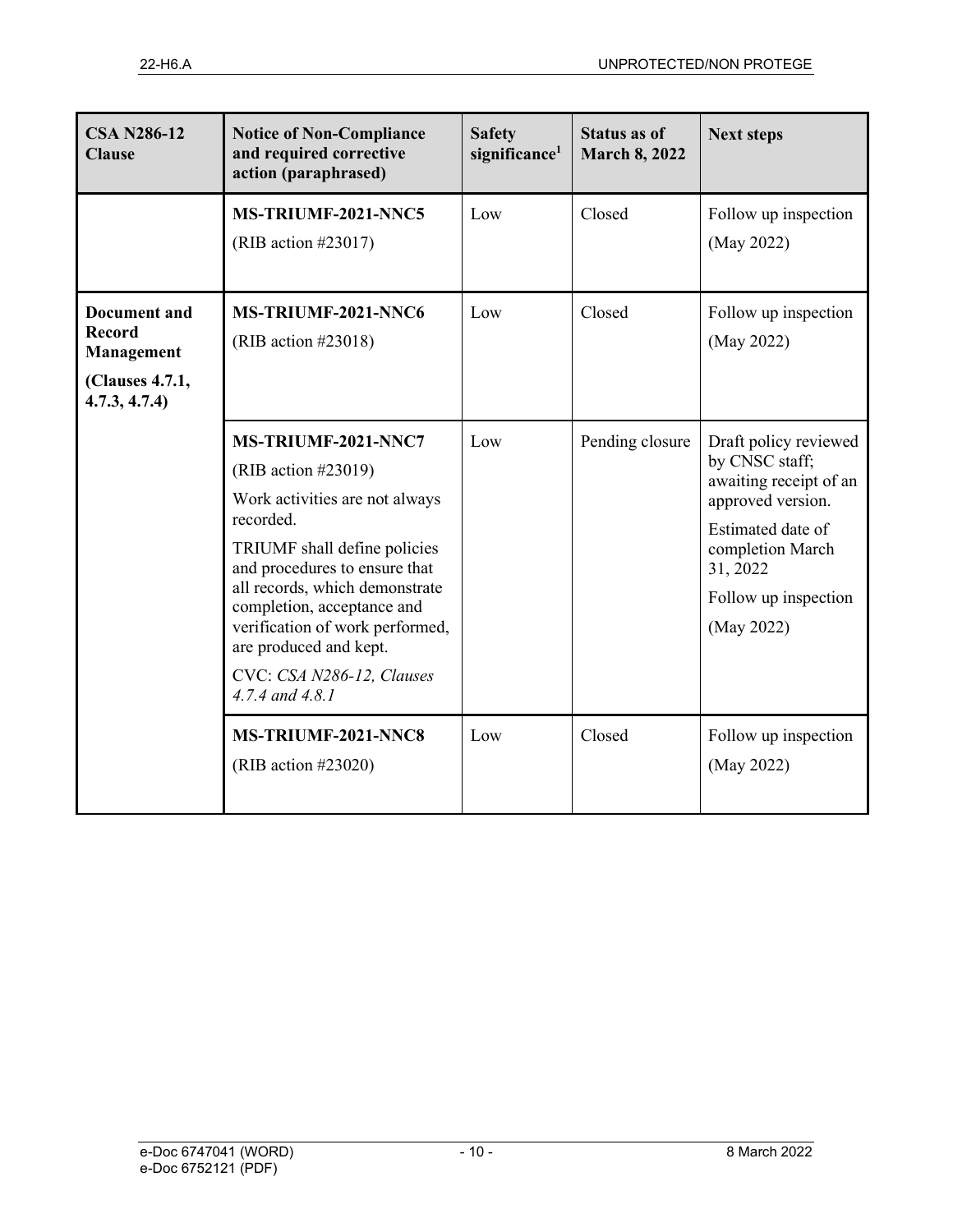| <b>CSA N286-12</b><br><b>Clause</b>                                                             | <b>Notice of Non-Compliance</b><br>and required corrective<br>action (paraphrased)                                                                                                                                                                                                                                                                              | <b>Safety</b><br>significance <sup>1</sup> | <b>Status as of</b><br><b>March 8, 2022</b> | <b>Next steps</b>                                                                                                                                                                                                                                                                    |
|-------------------------------------------------------------------------------------------------|-----------------------------------------------------------------------------------------------------------------------------------------------------------------------------------------------------------------------------------------------------------------------------------------------------------------------------------------------------------------|--------------------------------------------|---------------------------------------------|--------------------------------------------------------------------------------------------------------------------------------------------------------------------------------------------------------------------------------------------------------------------------------------|
| Work<br>Management<br>(Clauses 4.8 and<br>8.9)                                                  | MS-TRIUMF-2021-NNC9<br>(RIB action $\#23021$ )<br>Work is not controlled<br>consistently across the<br>organization. In some areas, the<br>verification is performed by the<br>persons who did the work.<br>TRIUMF shall have a<br>consistent process for planning,<br>executing and verifying work<br>across the organization.<br>CVC: CSA N286-12, Clause 4.8 | Low                                        | Open                                        | Additional<br>clarification<br>requested.<br><b>TRIUMF</b> submitted<br>more detailed<br>implementation plan<br>of corrective actions<br>to be implemented<br>across the<br>organization.<br>Estimated date of<br>completion March<br>31, 2023<br>Follow up inspection<br>(May 2022) |
|                                                                                                 | MS-TRIUMF-2021-NNC10<br>(RIB action #23022)                                                                                                                                                                                                                                                                                                                     | Low                                        | Closed                                      | Follow up inspection<br>(May 2022)                                                                                                                                                                                                                                                   |
|                                                                                                 | MS-TRIUMF-2021-NNC11<br>(RIB action #23023)                                                                                                                                                                                                                                                                                                                     | Low                                        | Closed                                      | Follow up inspection<br>(May 2022)                                                                                                                                                                                                                                                   |
| Criteria-Supply<br>Chain<br>(Clauses 4.8.1c<br>and 8.5, and<br>RegDoc 3.1.2,<br>app A, item 10) | MS-TRIUMF-2021-NNC12<br>(RIB action #23024)<br>TRIUMF supply chain process<br>does not address all the<br>requirements as defined in N26-<br>12.<br>TRIUMF shall implement a<br>supply chain process that meets<br>all the requirements of N286-12<br>Clause 8.5.<br>CVC: CSA N286-12, Clause 8.5                                                               | Low                                        | Open                                        | TRIUMF is in the<br>process of implanting<br>a supply chain<br>process.<br>Estimated date of<br>completion<br>December 2022<br>Follow up inspection<br>(May 2022)                                                                                                                    |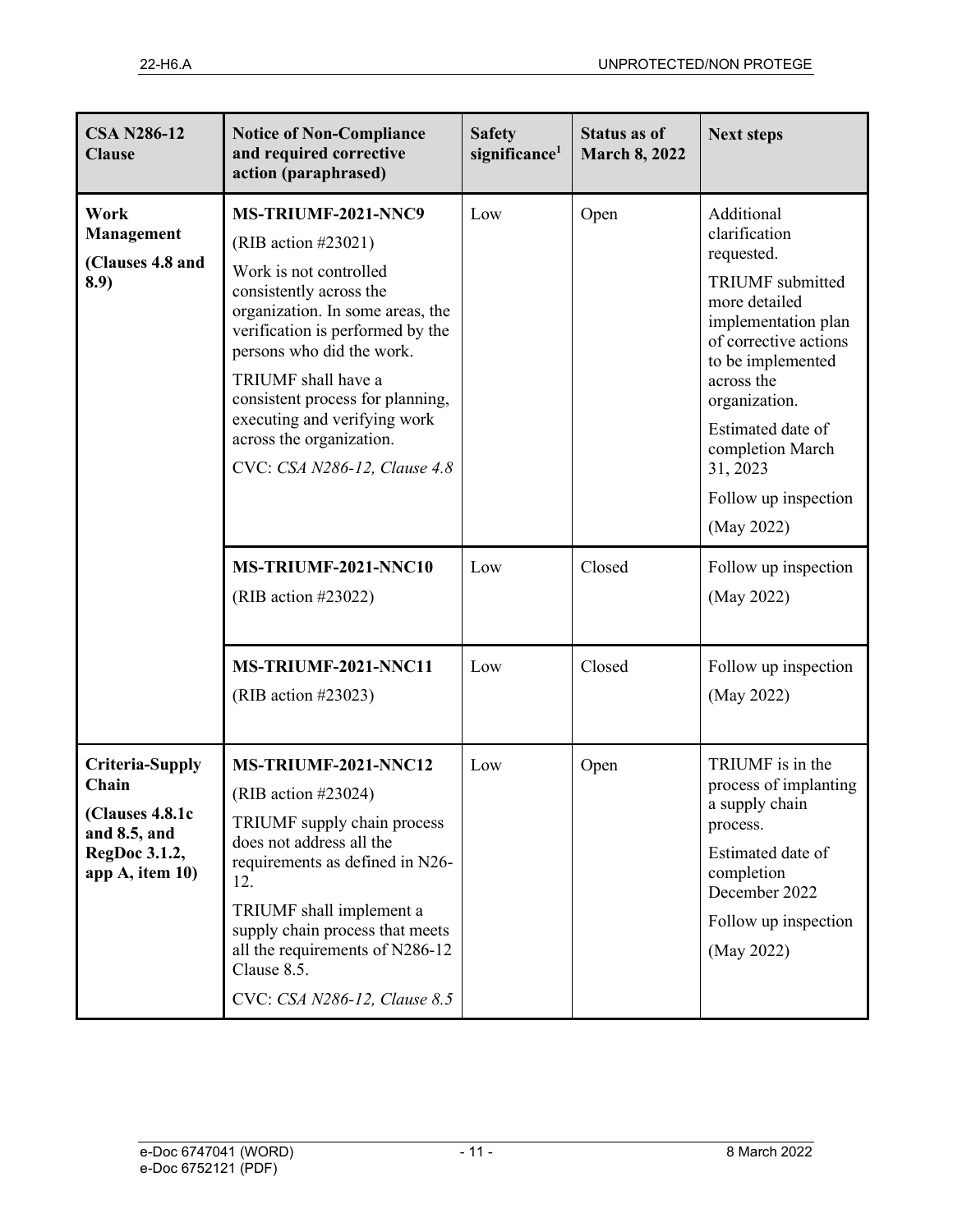| <b>CSA N286-12</b><br><b>Clause</b>                                | <b>Notice of Non-Compliance</b><br>and required corrective<br>action (paraphrased)                                                                                                                                                                                                        | <b>Safety</b><br>significance <sup>1</sup> | <b>Status as of</b><br><b>March 8, 2022</b> | <b>Next steps</b>                                                                                                                    |
|--------------------------------------------------------------------|-------------------------------------------------------------------------------------------------------------------------------------------------------------------------------------------------------------------------------------------------------------------------------------------|--------------------------------------------|---------------------------------------------|--------------------------------------------------------------------------------------------------------------------------------------|
| Problem<br><b>Identification</b><br>and Resolution<br>(Clause 4.9) | MS-TRIUMF-2021-NNC13<br>(RIB action #23025)<br>TRIUMF has not implemented<br>any trend analysis for its non-<br>conformances.<br>TRIUMF shall conduct trend<br>analysis of causes and problems<br>as part of its continual<br>improvement program.<br>CVC: CSA N286-12, Clause<br>4.13(a) | Low                                        | Pending closure                             | Additional<br>clarification<br>requested.<br>Estimated date of<br>completion March<br>31, 2022<br>Follow up inspection<br>(May 2022) |
|                                                                    | MS-TRIUMF-2021-NNC14<br>(RIB action #23026)                                                                                                                                                                                                                                               | Low                                        | Closed                                      | Follow up inspection<br>(May 2022)                                                                                                   |
|                                                                    | MS-TRIUMF-2021-NNC15<br>(RIB action #23027)                                                                                                                                                                                                                                               | Low                                        | Closed                                      | Follow up inspection<br>(May 2022)                                                                                                   |
|                                                                    | MS-TRIUMF-2021-NNC16<br>(RIB action #23028)                                                                                                                                                                                                                                               | Low                                        | Closed                                      | Follow up inspection<br>(May 2022)                                                                                                   |
| <b>Change Control</b><br>(Clause 4.10)                             | MS-TRIUMF-2021-NNC17<br>(RIB action #23029)                                                                                                                                                                                                                                               | Low                                        | Closed                                      | Follow up inspection<br>(May 2022)                                                                                                   |
| <b>Assessments</b><br>(Clauses 4.11.1,<br>4.11.2, 4.13             | MS-TRIUMF-2021-NNC18<br>(RIB action #23030)                                                                                                                                                                                                                                               | Low                                        | Closed                                      | Follow up inspection<br>(May 2022)                                                                                                   |
|                                                                    | MS-TRIUMF-2021-NNC19<br>(RIB action #23031)                                                                                                                                                                                                                                               | Low                                        | Closed                                      | Follow up inspection<br>(May 2022)                                                                                                   |